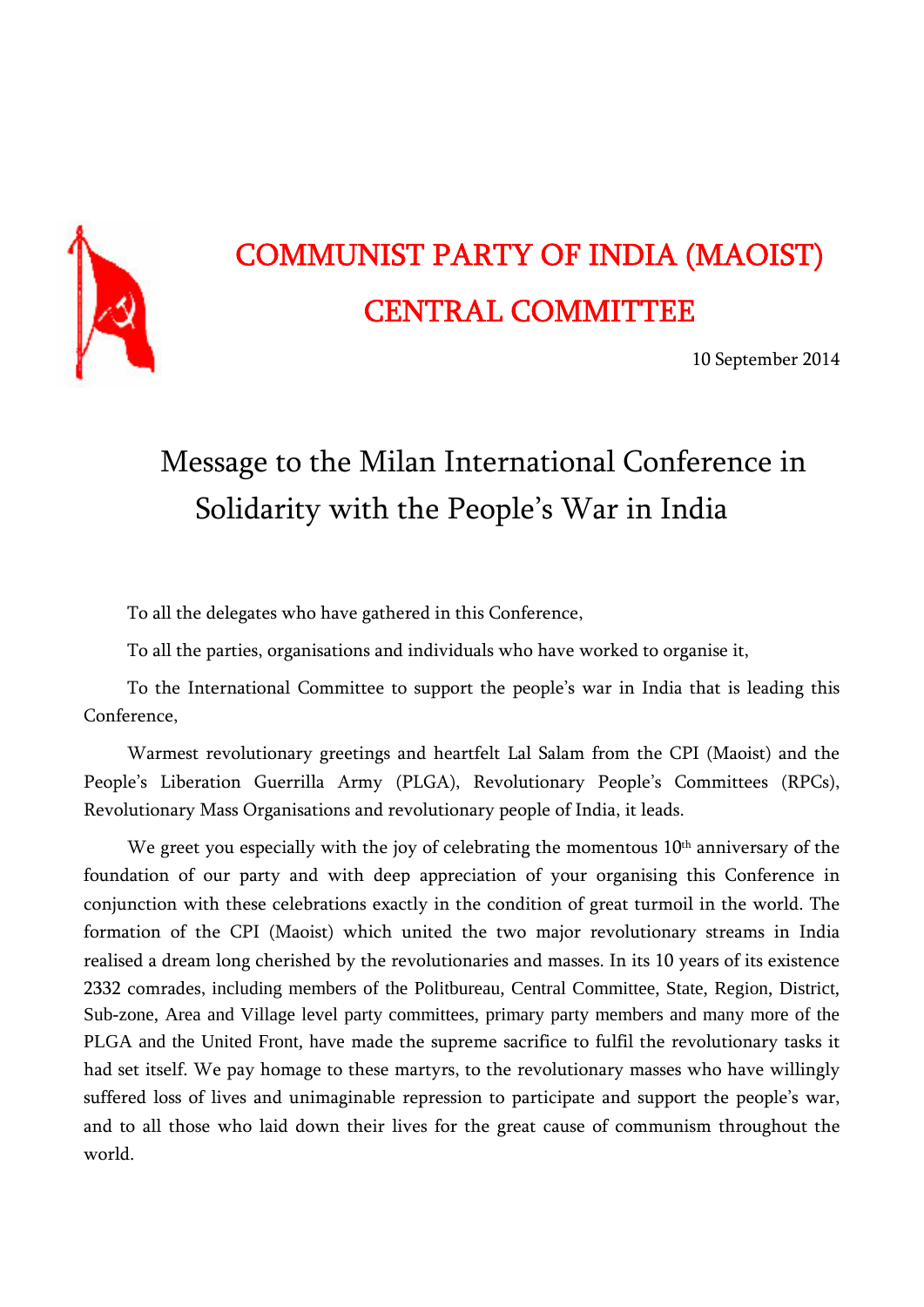For us the celebration of the 10<sup>th</sup> anniversary of our party is an opportunity to take stock of our achievements and shortcomings. The PLGA, People's Militia and revolutionary masses led by it have waged heroic political and military battles against a heavily armed and trained enemy, guided and backed by imperialism, particularly US imperialism. Our comrades in jail have written splendid tales of resistance. We celebrate these achievements, aware of our shortcomings, in order to forge ahead along the path of protracted people's war.

#### Comrades,

Allow us to first place an account of the past ten years.

During this period our party, the PLGA, RPCs and all the revolutionary mass organisations led by it have striven hard to realise the tasks we shouldered at the time of its formation. In 2007, defeating the persistent attempts made by the enemy to thwart us, we successfully convened our long cherished Unity Congress, the 9th Congress. This enabled us to further deepen and enrich our ideological, political unity. An exhaustive review was made of the achievements and drawbacks, successes and failures, of the two and half years since the merger. Along with central and principal task other important tasks were set. The leadership was further strengthened. Thus, our party emerged from the Congress, more sharp in its ideological-political positions, more consolidated in its unity, more steeled in its determination and fighting spirit, to fulfil its tasks as the vanguard of the new democratic revolution of India, as a contingent of the international proletariat.

Since 2004, and more so after the Congress, the PLGA took major strides through arduous efforts and carried out heroic raids and ambushes. It advanced from company level formations, is taking initial steps in forming battalions, and improved its capacity of command and coordination of its primary, secondary and base forces. This has allowed it to attack and completely annihilate the Indian state's mercenary para-military forces, in general at the platoon level, and in particular at the company level in the Mukaram battle. It has built up a broad People's Militia, numbering in the thousands. This has been instrumental in defeating counter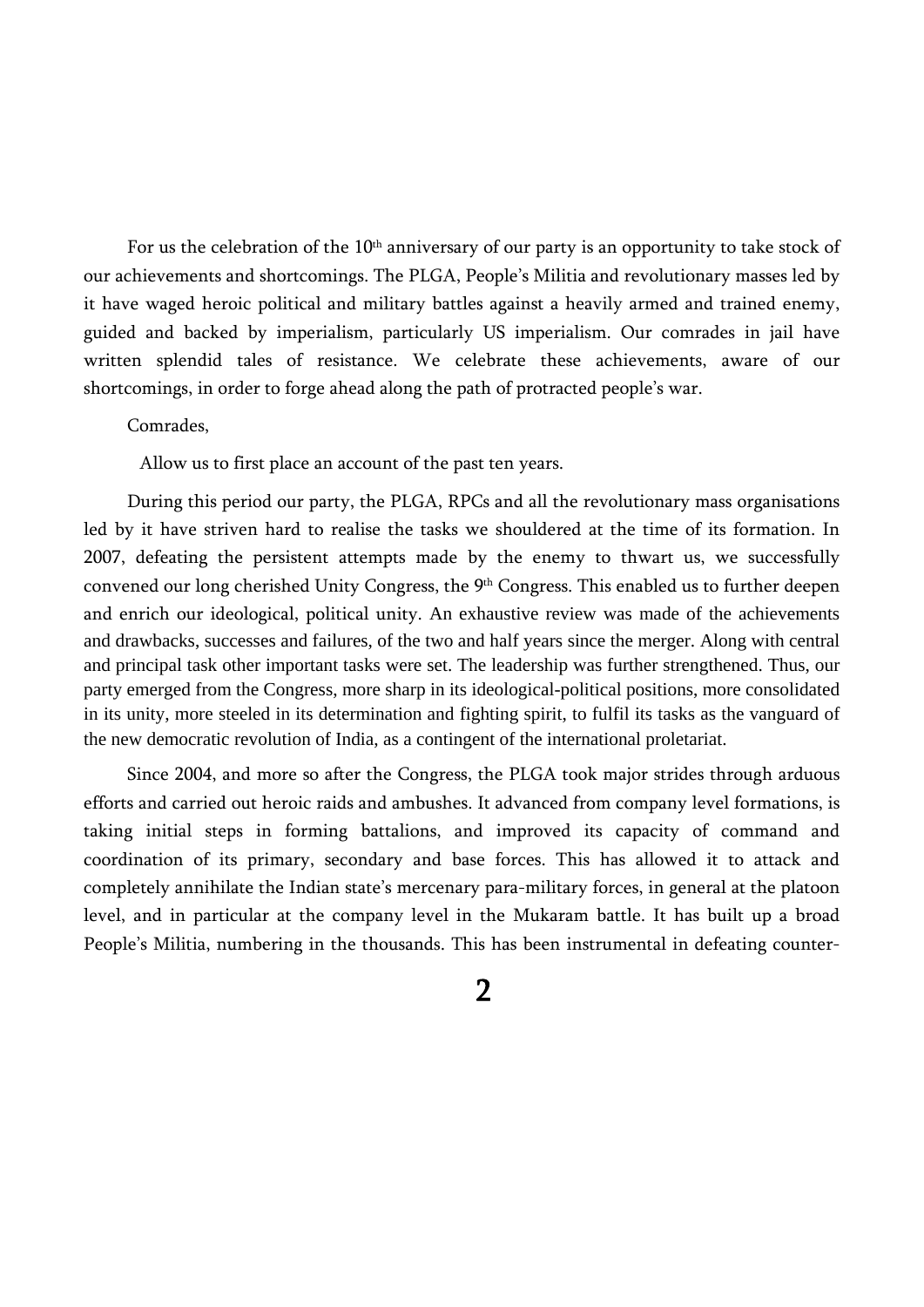revolutionary vigilante groups such as the Salwa Judum and Sendra, etc. where the enemy tries to 'turn the people against the people'. The People's Militia and the revolutionary masses have also been of great importance in the PLGA's successes in major battles.

This period also gave important lessons in revolutionary mass struggles and co-ordination between armed and mass struggles. We must particularly note that this was done under conditions where almost all open mass organisations linked to our party, or even suspected to have relations to it, are banned and its members hunted, murdered or imprisoned. In the midst of this persecution, fully aware that the 'masses are the real creators of history and we communists are mere children', we have persisted in building mass organisations suited to the conditions and mobilising the masses in the hundreds of thousands. We led some major mass struggles that took the form of mass upsurges. New forms of struggle and organisation emerged, such as those in Lalgarh and Narayanpatna. Conducive ground was laid for the consolidation of an anti-feudal, anti-imperialist front. In many other parts of the country big struggles broke out where the masses came forward to defend their land. They fought against plans to displace them for the sake of opening big mines, dams and other pro-imperialist, pro-ruling class projects. We supported these struggles and led some of them. This gave us rich experiences in leading mass struggles, uniting a wide variety of forces. These struggles brought out the leading role of the party and the people's war it leads. They were of immense help in extending the war zones and expanding the party and the PLGA through winning over new forces.

Another important arena of struggle is gradually expanding inside the prisons. Several thousands are in jail. Several Central and District and sub-jails in about 20 States have reverberated with the hunger strikes, at times indefinite, on the demands of political prisoners. Through their activities our comrades in jail have succeeded in mobilising ordinary prisoners to fight for their rights. Democratic organisations and forces are also playing a key role in this even amid severe countrywide repression. Support activities and struggles demanding release of all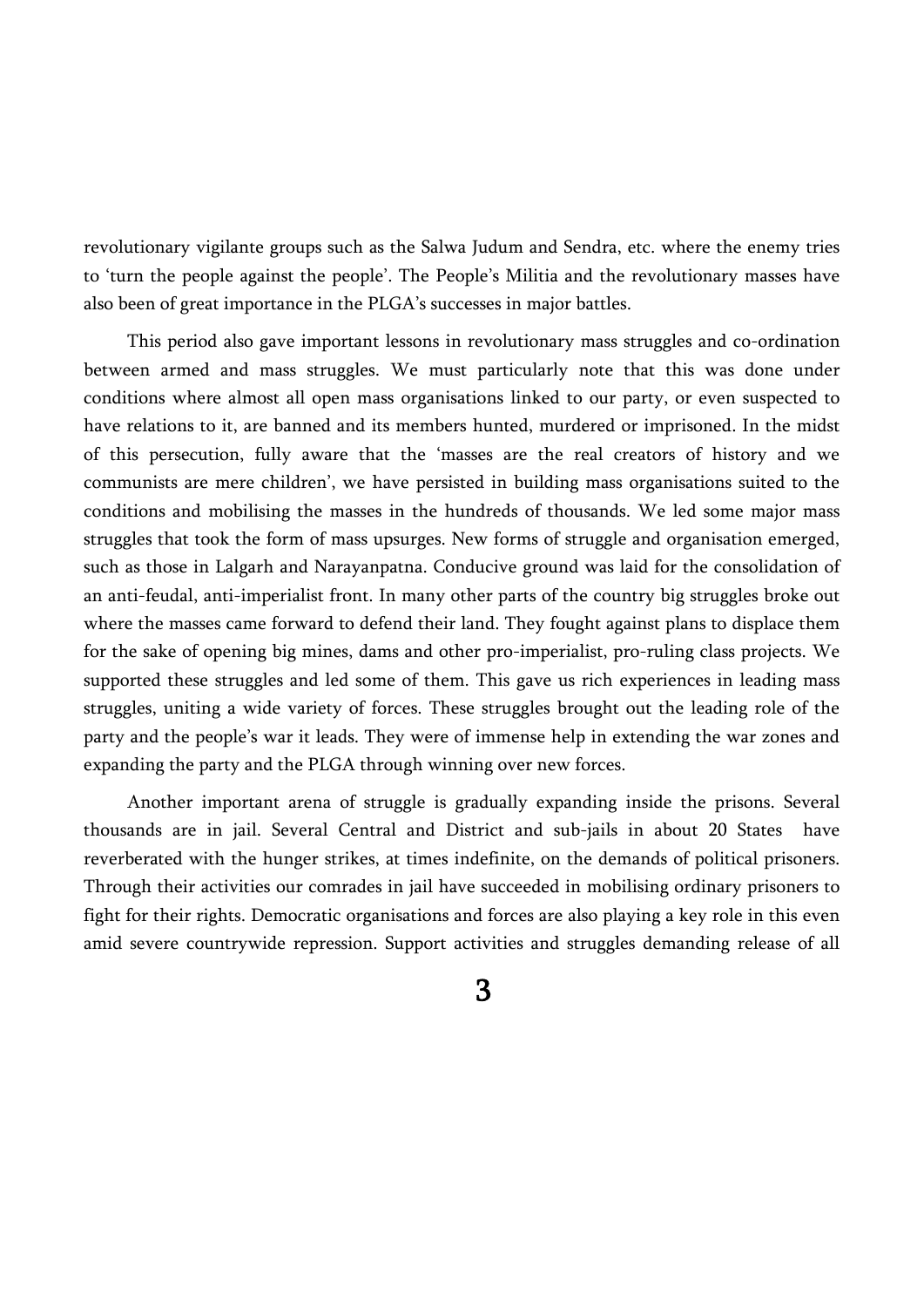political prisoners have spread out across the country and internationally. The solidarity activities you have taken up in support of political prisoners in India were specially important and we cherish them as a glowing example of internationalism.

Over these ten years the party has further developed its capacities in different fields. It has actively engaged in ideological struggle against various deviations within the country and at the international level. It played a key role in the formation and functioning of the Co-ordination Centre of Maoist Parties and Organisations in South Asia (CCOMPOSA).

The party has paid attention to raise its ideological level through systematic study classes and rectification campaigns. Study material and magazines are published in various languages. Special effort was taken to develop study/propaganda material in adivasi languages. Syllabus and texts prepared for basic education were further enriched. These are used in the schools run by the RPCs and for the education of PLGA combatants and members of the mass organisations.

An exceptional contribution of the party is that of arousing the women who are half the sky and developing their capacities in political, organisational, military, cultural and other spheres so that they can lay claim to their share in struggle. Today around 40 percent of the fighting force of the PLGA consists of women, though the percentage varies in various guerrilla zones. Women are commanders at the platoon level and members of company level party committees.

The party has paid a lot of attention to develop revolutionary cultural activities. Mass cultural organisations exist in many States from village to State level. They spread the message of revolution and promote democratic and scientific values through multifarious cultural forms that learn from and develop national, ethnic cultural traditions and styles. They motivate the people to struggle for radical change. Their cultural messages also play the role of an instrument of rectification that attacks the reactionary values of the old society gripping the minds of the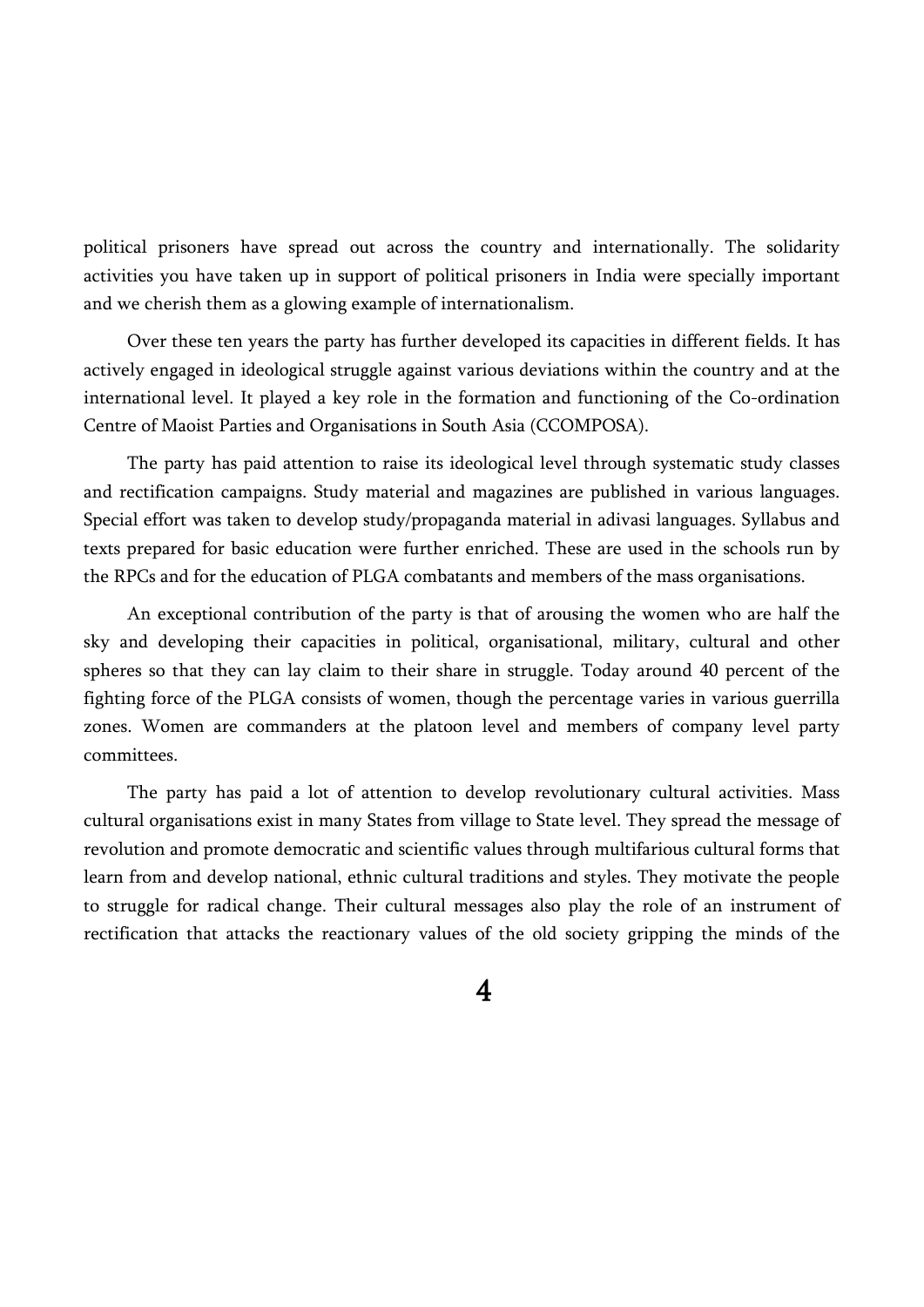masses. These organisations are powerful weapons linking the party with the broad masses. Apart from these mass organisations, armed cultural groups are formed within the PLGA too, at the company and battalion levels.

Most importantly, through the planned work taken up after the formation of the united party, we could expand some guerrilla bases as a transitory step towards the establishment of liberated areas. We succeeded in consolidating Revolutionary People's Committees (RPC) in several villages in these bases. The guerrilla bases enabled us to carry out strategic tasks to further consolidate and expand them to advance the revolutionary war. More people's political power organs emerged in the period after the Congress. In Telengana and Andhra Pradesh several RPCs had been formed in the past. Though there had been a setback in these States, the people who had enjoyed political power are fighting to overcome the situation with that inspiration. In Dandakaranya (Chhattisgarh), several Area level revolutionary people's governments were formed earlier. A few Division (District) level people' governments have also started functioning. This is a new experience in the history of the revolutionary movement in our country. They are placing an alternative political, economic and cultural model in front of the Indian people by rejecting the fake democratic system and the pseudo reforms of the exploiting governments. These people's governments are striving to increase the agricultural production of the people through their cooperative and collective labour while working very hard to march forward to achieve self-sufficiency for the economic development of the people and to support the party and the PLGA. Thus we march forward to realise the central task of our revolution, the seizure of political power through armed struggle.

Following the formation of the united party in 2004, the enemy has redoubled its efforts to destroy the revolution by expanding the US imperialism guided 'Low Intensity Conflict' strategy to the entire country. It now acknowledges us as the 'greatest threat' to its security.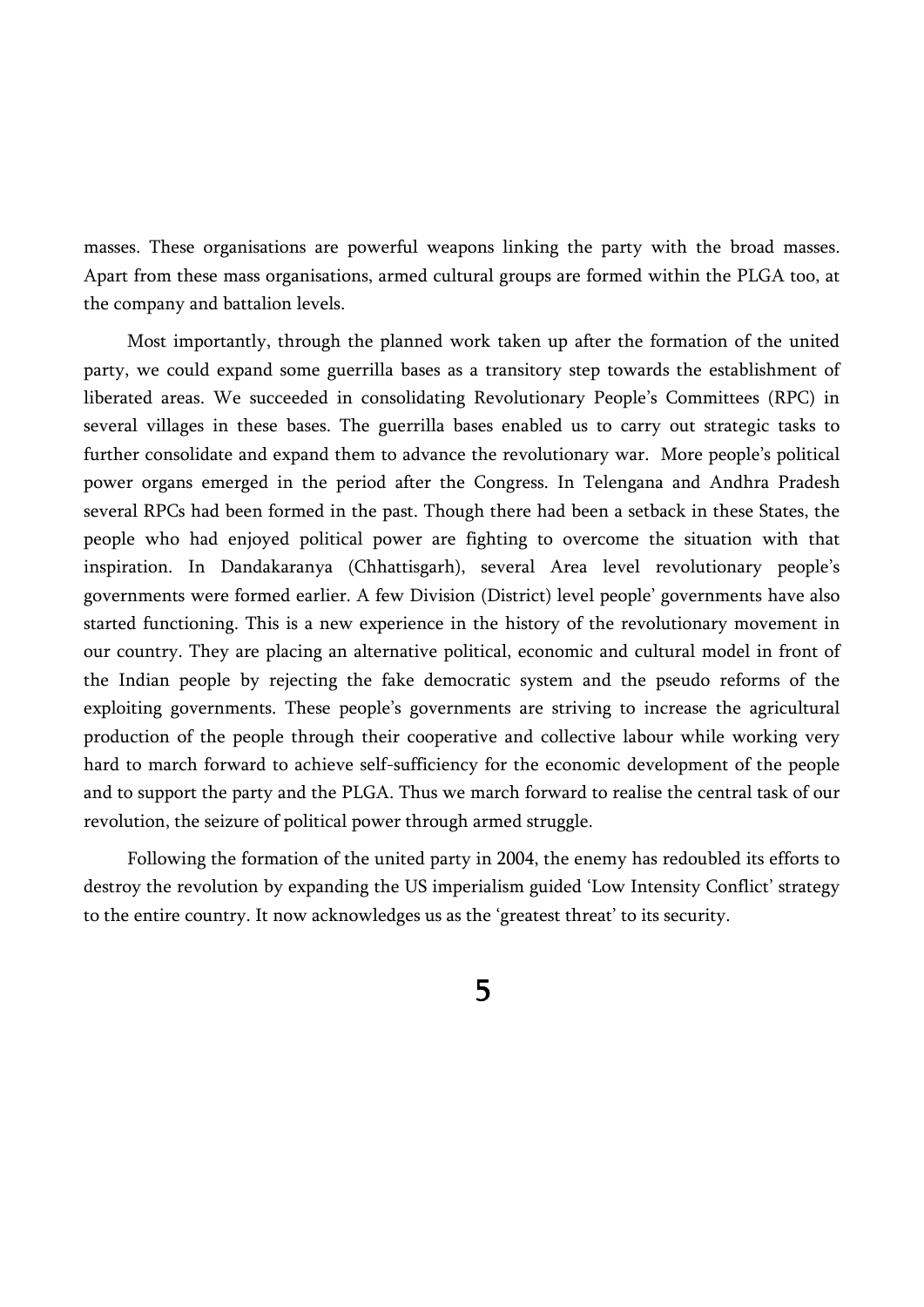Through this strategy the enemy has paid special effort to attack and destroy our leadership. As you know it has succeeded in this to a significant extent, causing heavy losses. In 2009 it launched its even more ruthless, intensive and extensive suppression strategy, the 'Operation Green Hunt', the notorious 'War on the People'. A grand plan was prepared to wipe us out, employing fascist methods. Huge forces, including special forces, were trained and concentrated. Thousands of crores of rupees were spent. Massive propaganda targeting us as antidevelopment and a bunch of terrorists was carried out. Intense combing operations, surprise attacks on our forces, attacks on our mass base in the war zones were conducted by mobilising a huge number of forces in every operation. Large scale arrests of activists of all people's organisations in rural and urban areas and militia in all guerrilla zones, burning and destruction of houses, properties and crops, mass murder of people and mass raping of womenfolk and killing and taking away a large number of livestock had become a routine one, fake encounter killings continued, destruction of our urban networks, destruction of the infrastructure built up through the collective labour of the masses were combined with reform activities meant to sidetrack the people. In the face of this fascist onslaught we did suffer serious losses. Led by the Central Committee, the whole party, PLGA, People's Militia and revolutionary masses led by the RPCs and mass organisations, stood firm, learnt from our mistakes, redoubled efforts and hit back. Simultaneously we waged a political battle. We struck back exposing the enemy's propaganda. This paved the way for a favourable political polarisation within the country. Progressives and democratic forces came forward along with revolutionaries to denounce the enemy's Operation Green Hunt as a 'War on the People'. Internationally too a broad movement came up to build world public opinion against this assault of the Indian state. This reaffirms the capacity of our ideology to counter the enemy's psychological war and gives us rich lessons.

In the wake of the severe mauling they suffered at the hands of the PLGA in a few tactical offensives where they were wiped out in large numbers, the enemy started taking up operations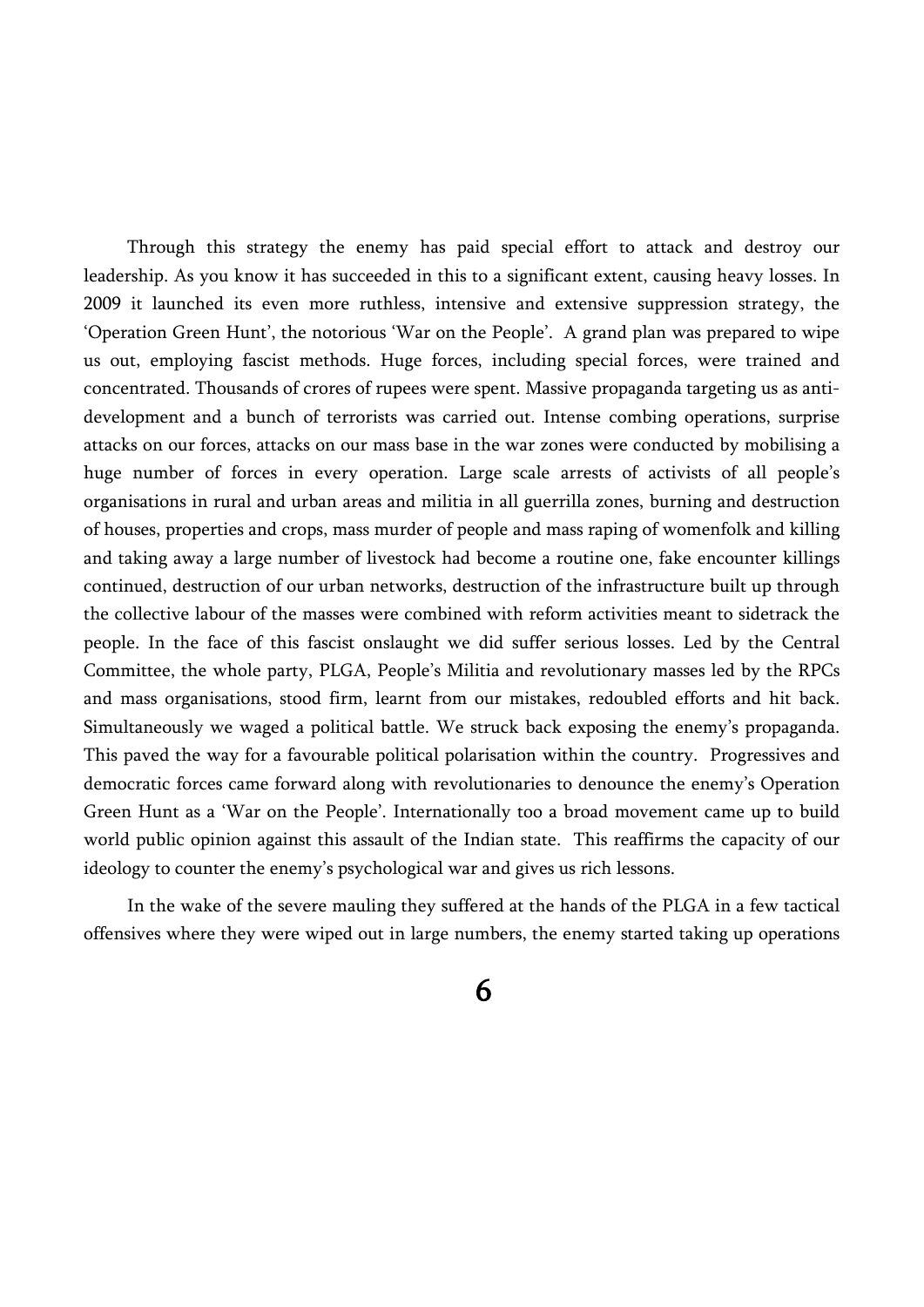with even larger forces. The enemy who was successful in damaging the leadership and cadre in the urban and plain areas is now targeting the leadership in forest areas. The enemy has already engaged its 500,000 Central and State troops in these war zones and is planning to increase it by several thousands. Drones are employed. The Air Force is involved in a supportive role and the Army is being readied.

Facing these attacks the PLGA has gained rich experiences in battling and breaking the enemy's 'cordon and search' campaigns, deploying at times a force of 10,000. The PLGA, with the full support of the people and with exemplary initiative, bravely fought hour long battles, even for three days, to break the enemy's cordon and successfully defeated its plans to capture leadership comrades. PLGA forces and people's militia also fought back the tactics of the enemy of deploying the police and paramilitary forces through helicopters by firing on and damaging them with ordinary rifles.

While the tightening blockades, combing and attacks brought out the steel in the vast majority of our ranks, it has also exposed the rotten elements that had remained hidden among us. Liquidationists who pretend that protracted people's war is not suited to our conditions, cowards who flee under different pretexts hopelessly trying to cover up their defeatism, traitors who sell out the people for the pittance thrown to them by the enemy – these trying times have uncovered them, one after the other. Among the masses some have "surrendered" under enemy brute force. Repeated and heavy attacks have caused great harm to the party structures in the villages and consequently to the RPCs and mass organisations too. A section of the masses have become passive.

In the first quarter of 2013, assessing the situation we face, the Central Committee had noted that the weaknesses in our subjective condition were uneven. It assessed that our countrywide movement is facing a very difficult condition. The reasons for this situation to arise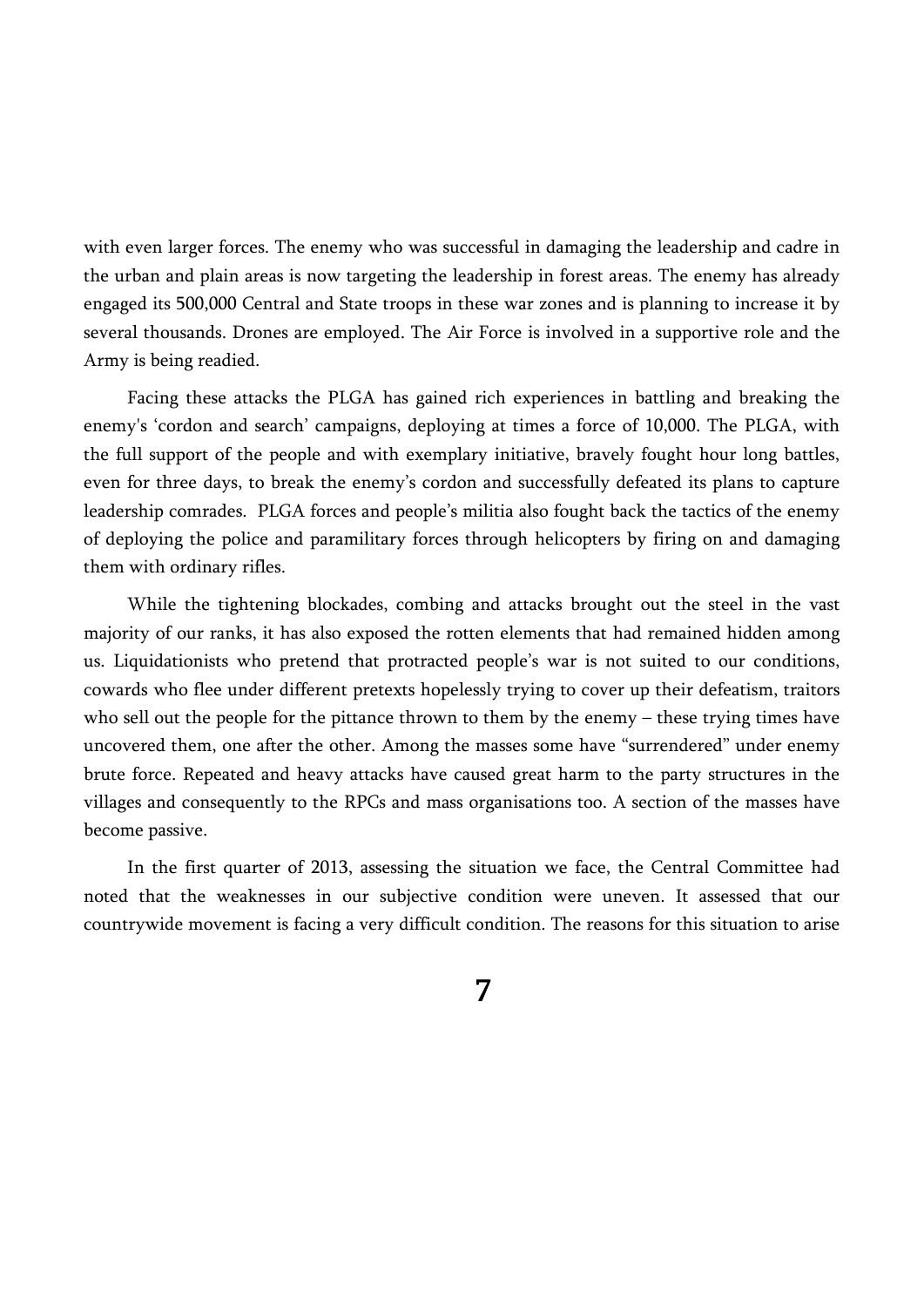are both objective and subjective. The Indian ruling classes, with the complete support and guidance of the imperialists, have launched an unprecedented multi-pronged countrywide strategic offensive to suppress our developing movement. We suffered some losses, lost some ground temporarily while withdrawing in the face of superior forces. The other reason for this is subjective, the mistakes we made in rising up to the demands of changing conditions of the revolutionary war and leading the PLGA and people, continuing remnants of non-proletarian tendencies in ourselves and failure in avoiding serious loses. The Central Committee has formulated the basic tactics to overcome this situation. It issued a call to Bolshevise the party aimed at becoming capable of overcoming the present difficult condition and achieving it by educating the entire party in MLM, political and military line and basic policies, tactics, style of work of the party and fighting style of the PLGA, lessons learnt from practice, rectifying its mistakes and shortcomings and thus strengthening the party, PLGA and mass base and paving the way to advance the movement. Whatever may be the situation, we have a mighty weapon to tackle it. This is our ideology, MLM. Grasping it deeply and taking up this weapon ever more firmly; this is the crux of Bolshevising the party. This campaign is going on and the party and all the forces led by it are striving to develop their capacities to defeat the enemy's onslaught.

During the past 15 months we put efforts to preserve our movement and leadership amid intensified enemy offensive. In the recent period the PLGA, with the support of the people, conducted tactical counter-offensive campaigns and several armed actions, annihilated enemy forces and seized arms and ammunitions. Thousands of people and people's militia led by the PLGA destroyed road building equipment, vehicles, guest houses, and camp offices of the government and the big construction and mining companies. Along with starting Bolshevisation campaign in the entire party, PLGA mass organisation and United Front organisations, we could achieve some positive experiences in some parts and extend into some new strategic areas. We are striving hard for revival of the movement in some of the areas from where we had to retreat.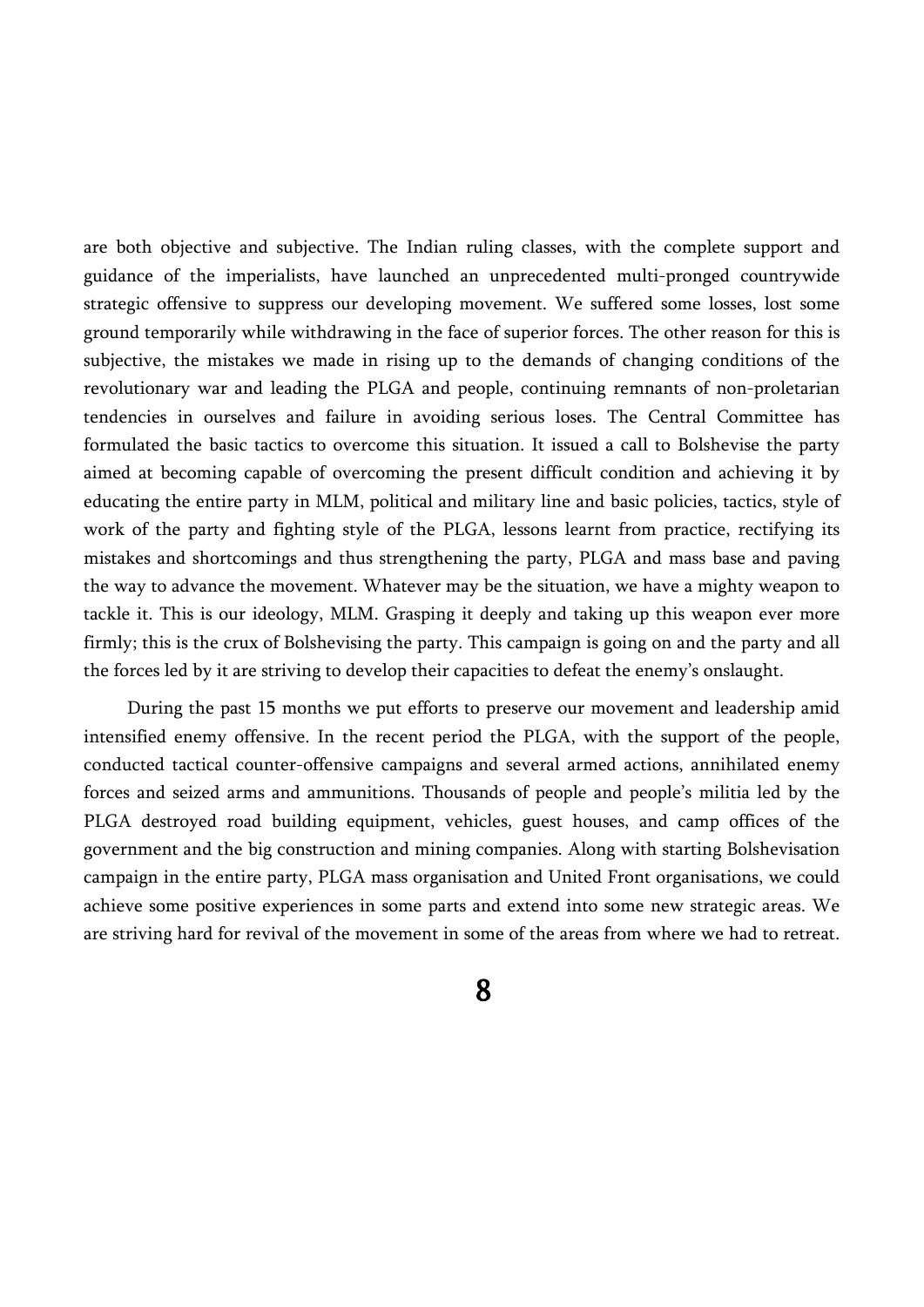In areas where we have weakened the party is trying to face the situation with Bolshevik spirit. Facing heavy odds and losses, we are opening up a new war front in the Sahyadri (Western Ghats) border region of Karnataka-Keralam-Tamilnadu.

Our party's efforts to rally the vast masses in both secret and open forms against the proimperialist policies that served the interests of the ruling classes implemented by the Central and State governments continued. Thousands of people held rallies and vented their ire demanding the withdrawal of the Central and State forces. They protested fake encounters, massacres, illegal arrests and atrocities on women, attacks on villages, loot and destruction of people's properties and demanded the release of political prisoners. Revolutionary land reforms and people's welfare programmes were conducted by RPCs by mobilising the masses and PLGA also participated in these programs. The capture and execution of the hated Mahendra Karma, the main person responsible for the brutal Salwa Judum atrocities was a major achievement. Responding to the call of the party the people in rural Dandakaranya (DK) boycotted the Chhattisgarh assembly and parliament elections and some rural areas of Bihar, Jharkand, Odisha and Andhra-Odisha Border (AOB) people successfully boycotted parliamentary elections by resiting thousands of additional state forces and their brutal suppression. In areas where movements of adivasi peoples against mining and displacement are going on, majority of the people boycotted the Loksabha polls and expressed their protest against the these destructive projects.

As part of the election boycott campaign the PLGA forces successfully conducted tactical counter-offensive actions on the enemy forces that came to force people to vote in most of the war zones of Central and Eastern India. Some of these actions took place in areas which the enemy had claimed to have 'cleared' and taken control of. Within the first five months of 2014, spanning the election period, 63 enemy forces were annihilated and 122 injured in 31 actions. One PLGA combatant was martyred in these offensives. We could seize 36 weapons and 3366 rounds. It is noteworthy that these actions came in the wake of and during two massive country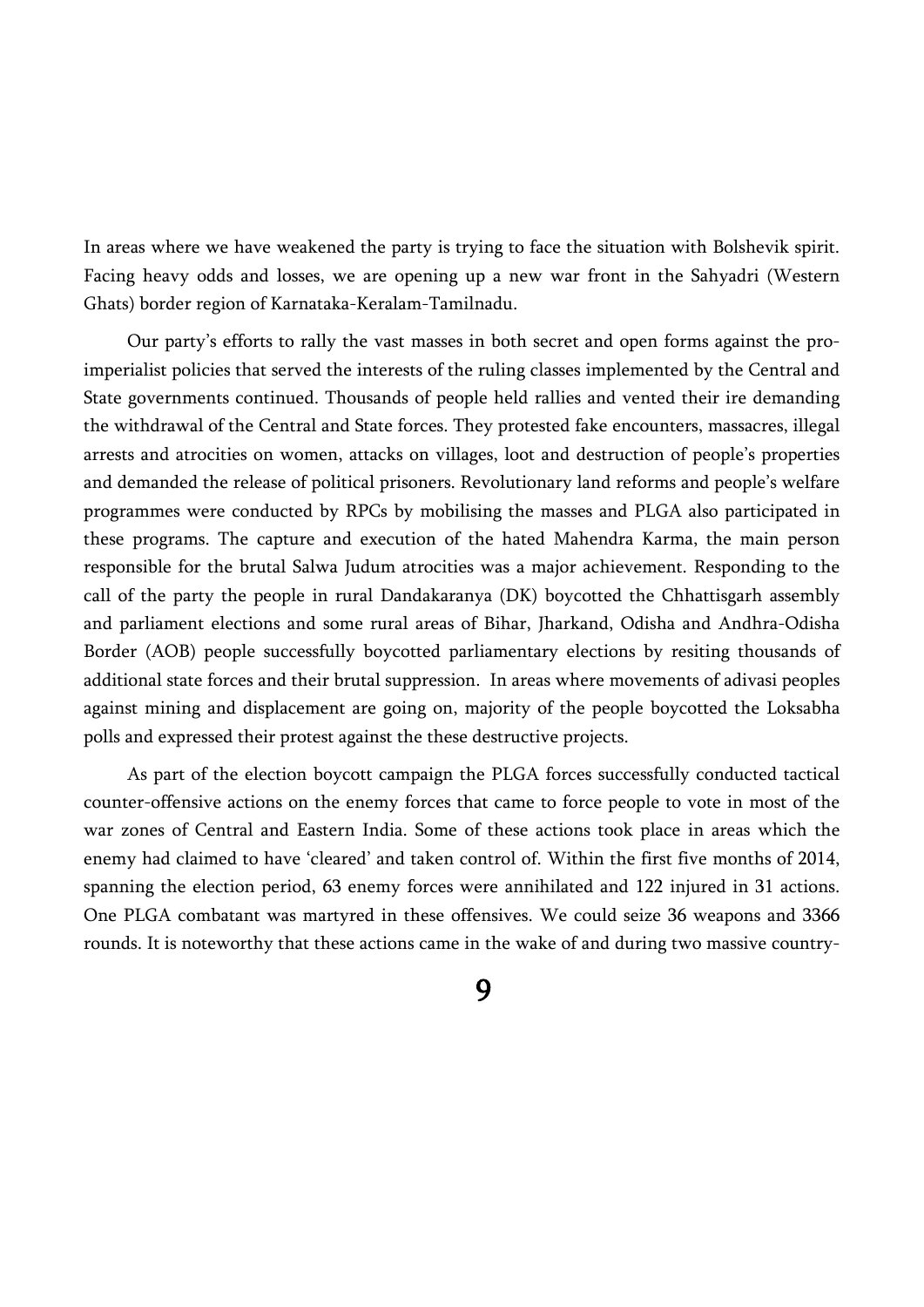wide special 'cordon and search campaigns' conducted by the enemy. Through guerrilla actions conducted constantly by the PLGA in the various guerrilla zones the enemy forces had to disperse their forces in a vast area and so were forced into a situation where they could not deploy their forces as they wish in our crucial areas. Due to lack of additional forces the enemy couldn't carry out these campaigns more intensively in all areas at once except in Bijapur (DK) and some other parts of the country.

New forms of struggle are being developed to counter the enemy's 'carpet-security' strategic network where heavily fortified camps with hundreds of troops are put up at short distances of 2 to 6 km from each other, steadily encircling our guerrilla bases and other war zones. In two instances, the masses, along with the PLGA or on their own with its support, have engaged in armed harassment or besieged such camps for days together and forced their shut down. The role of women in these struggles was exemplary. We have also seen instances where the masses either rejected the free goods distributed by the enemy mercenaries as part of Civic Action Programs or made a bonfire of them.

In this period an important achievement in last 15 months was the merger into one party of CPI (Maoist) and CPI (M-L) NAXALBARI. This was another turning point in the effort to achieve unity of genuine revolutionaries in our country. As pointed out in the merger declaration, this gives a boost to the capacity of our party to better fulfil its role as the vanguard of the Indian revolution. The unity of Maoists in the face of intense enemy attack has greatly encouraged our entire party, PLGA and the revolutionary masses. It has been enthusiastically welcomed at the international level too.

Overall the situation we face is still very difficult. But we are firmly holding on, boldly facing up to it, and pushing forward to overcome it. Needless to say, the solidarity you extend immensely helps us in this task. We are glad to see that you agree with us on the need to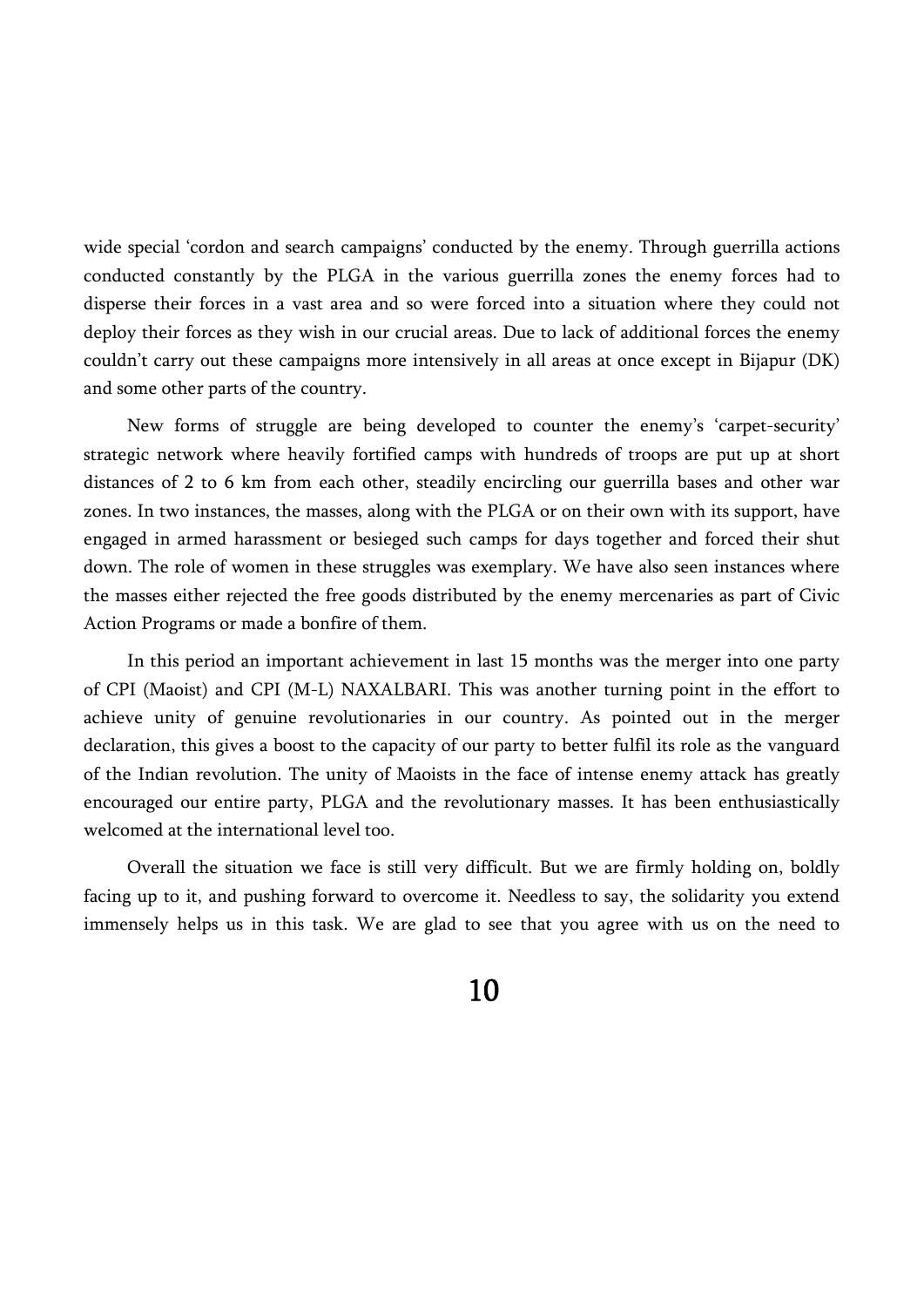vigorously take forward the campaign to end Operation Green Hunt. This campaign and the solidarity movement in support of people's war in India complement each other. Defeating this counterrevolutionary multi-pronged countrywide offensive of the enemy is an immediate task before us.

Every revolution advances in a wave-like manner. That is a law of history. In times of difficulties we should heighten our ideological level, keep politics in command, take the message of revolution deeper and wider among the masses, creatively apply the line of protracted people's war and develop our tactics, be 'red and expert' in our political, military, organisational, propaganda, training, cultural, production, technical and other tasks, be more determined, dedicated and ready for sacrifice. Only thus can we emerge from this situation more united, more disciplined, courageous, stronger, more consolidated and more dynamic. This is the lesson we learn from the great revolutions of our class, summed up in the teachings of our great teachers. They have also taught us the need to reforge our ties with the masses on a deeper and higher level at each turn of the revolutionary war. At each crucial juncture the task of deepening the politicisation of not only ourselves but simultaneously the politicisation of the masses also poses itself afresh. We resolutely take up this task to unleash the revolutionary energy and initiative of the masses in an even more powerful manner.

Such is the brief account of our successes and failures, of the people's war in India, over the past ten years. Such is the main way we have been contributing to the advance of the world socialist revolution.

#### Comrades,

During the past decade a number of important developments have taken place at the international level. We wish to draw your attention to some salient features.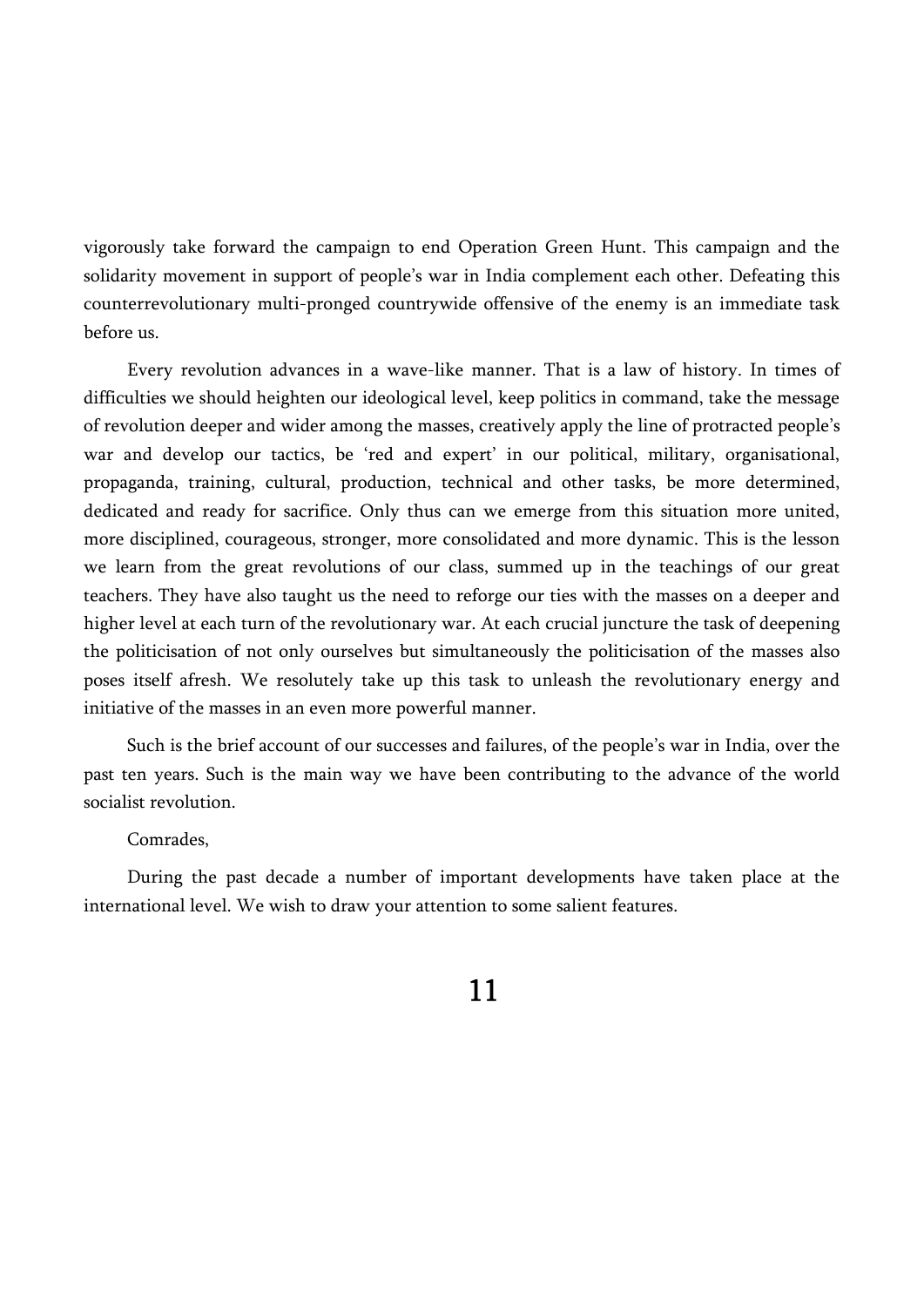The initial years of the last decade saw huge outpourings of the masses against globalisation policies that destroyed their lives and a strengthening of people's wars and armed liberation struggles. The ideology of the proletariat was more sharply posed through the establishment of Marxism-Leninism-Maoism. Its wider adoption strengthened the grounds for closer unity among Maoist forces, internationally and in different countries. Stirrings of a new wave of revolution could be seen in the world. Mainly in response to this, imperialism, particularly US imperialism initiated and launched a massive, worldwide counter-revolutionary offensive, directed against the people. This was the main content of the so-called 'War on Terrorism' which all imperialists and reactionaries joined or supported. Wars of aggression against Afghanistan and Iraq, curtailment of democratic rights, attacks on people's struggles, growing fascicisation throughout the world, step up of suppressive campaigns against armed struggles, people's wars and Maoist parties — such were its main features. But the arrogance of US imperialism, the sole superpower soon got soundly rebuffed. The challenge was met. A worldwide struggle emerged against the war on Iraq and continued after the launch of the war. Powerful resistance in Iraq and Afghanistan bogged down the aggressors and upset their plans. Masses throughout the world refused to be cowed down and continued their struggles against the ravages of globalisation, liberalisation and privatisation. People's wars continued to advance. As a result of all these factors, US imperialism was forced to change tactics within a few years. Bush was replaced with Obama. Talk of 'decades of war' was replaced with hurried plans for disengagement and withdrawal of troops. This is a stark indicator of the favourable situation that has emerged in the world. This period also saw a growth in the contention between imperialist powers as Russian imperialism began to assert itself in the context of the US getting bogged down.

As we all know, the global crisis of the imperialist system that broke out in 2008 has further exacerbated the situation world over. In both imperialist and oppressed countries, millions took to the streets and fought pitched battles with reactionary state forces, workers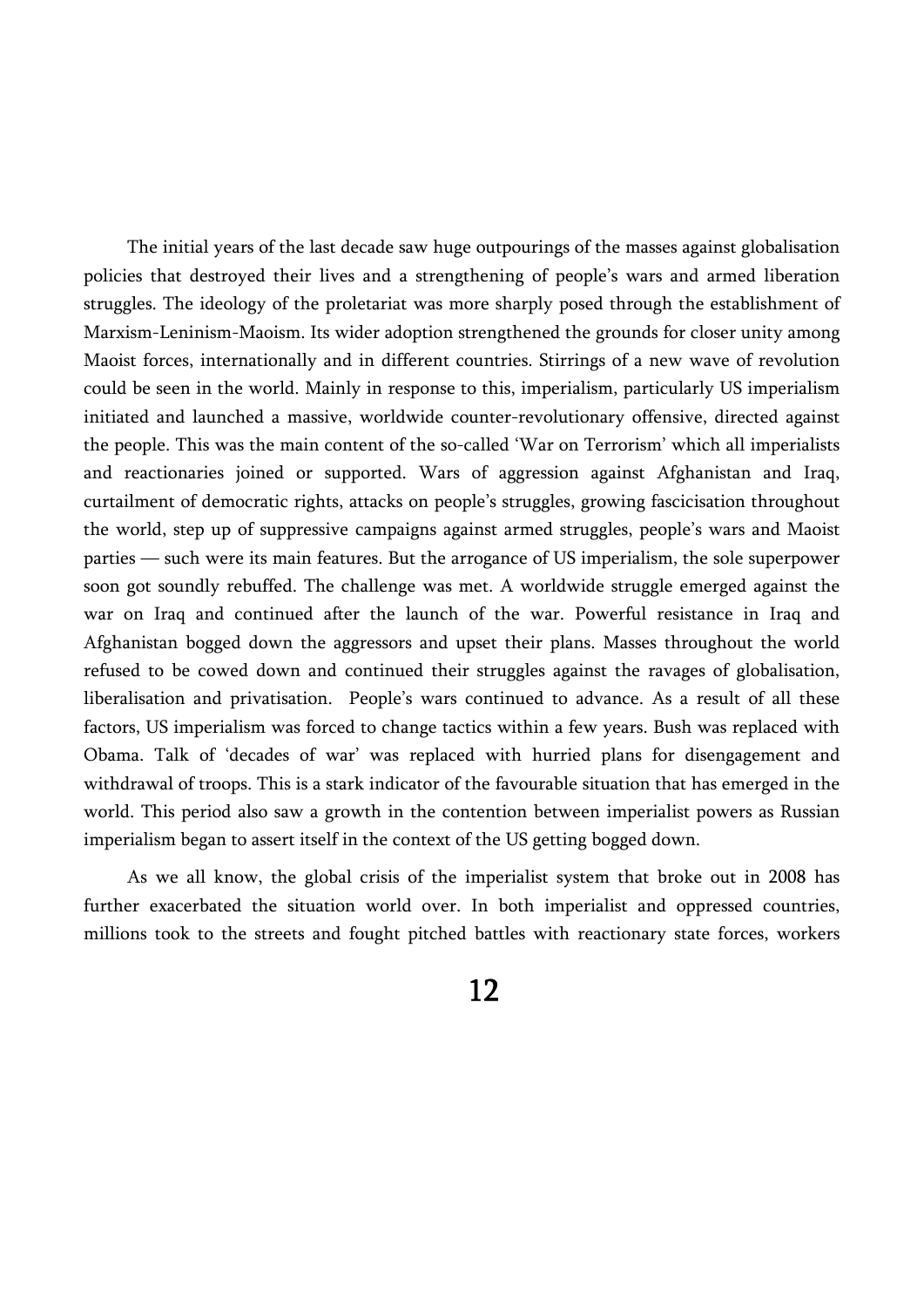seized factories, masses occupied squares and shut down governments. Students, youth, women, workers, immigrants, pensioners — all have come out in struggle. The heady days of the Arab Spring are still live in our memories. Several hated dictatorships were brought down by the persistent struggles of the people. This blooming of the masses didn't arrive at realising their aspirations for a genuine democracy, exploitation free system and people's rule. But it has stirred up these societies in a deep way. It gave hope to the world peoples. The results will surely appear.

This is the world today. It shows a situation of great potential for a powerful new wave of revolution. But there is another side to this, a bitter side, one of betrayal. Once again in the history of the international communist movement revisionism has blocked it from gaining the most of a favourable situation. The betrayal of the people's war in Nepal by the CPN (Maoist) leadership, particularly the Prachanda-Bhattarai clique, was the most damaging of its acts. The possibility of forcing the enemies of the people to drop their guise as saviours of democracy fighting obscurantist fanatics and bringing them into direct confrontation with a revolutionary people, of raising the banners of a people's war led by Maoists as a rallying centre against imperialism and reaction, of winning over broad sections of the people to the cause of communism, was destroyed. From another end we see a liquidationist attack on our ideology that seeks to pull down the banners of a MLM and replace it with the hollow claims of Avakianism. This has already destroyed some Maoist parties, who once had an honourable place in the ranks of the ICM. Both of these deviations have been confronted by the Maoists and the struggle continues. Efforts are on to consolidate Maoist parties and build new ones. But the loss is evident. There is a considerable drop in the subjective forces of world proletarian revolution, caused not by enemy suppression, but by the enemies emerging from within it.

Thus we see the contradiction, the glaring gap between the potential of the objective situation and the subjective capacities of the Maoist forces. This is what we must confront. All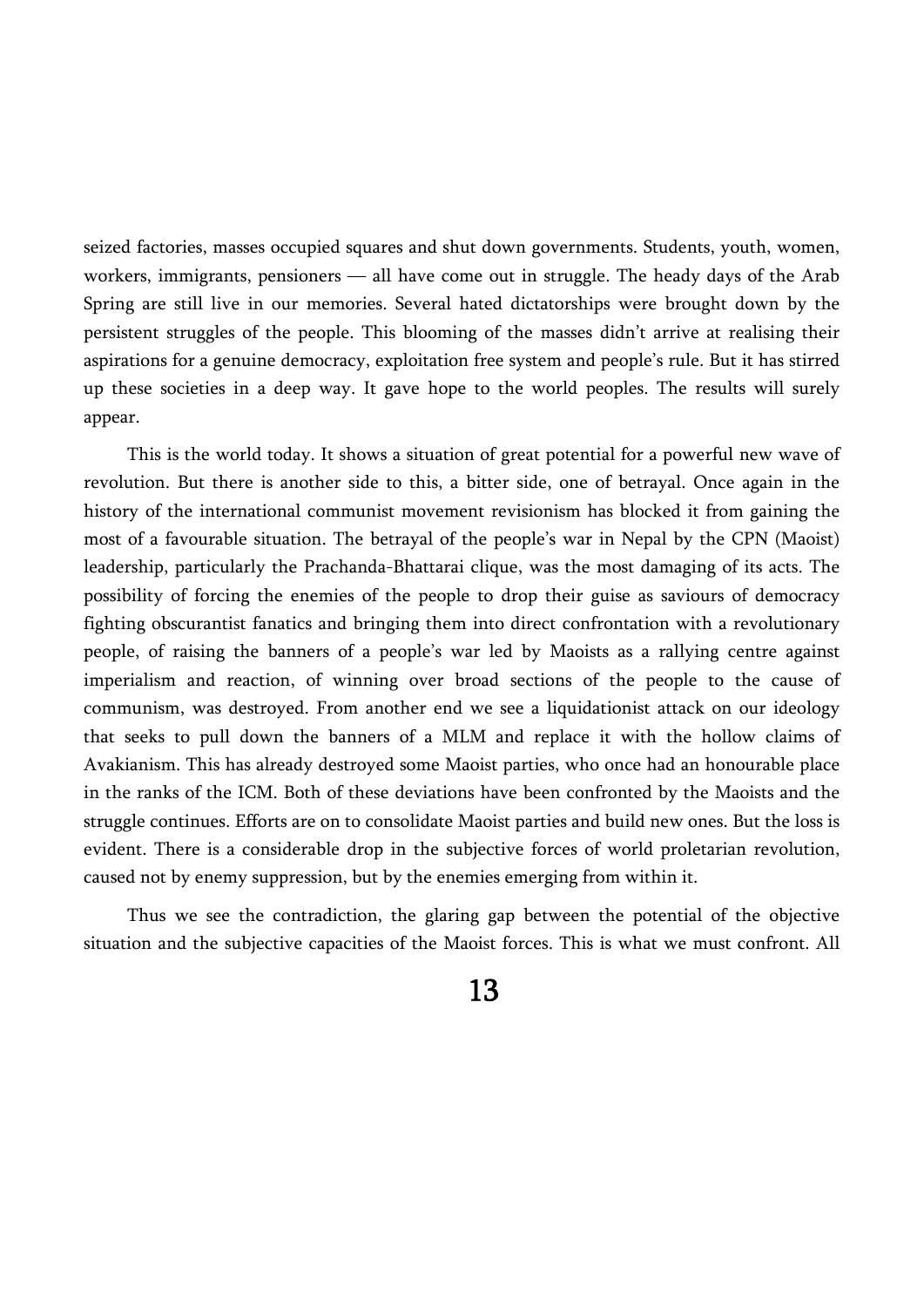our activities must be directed to overcome it. This is the deepest need of the oppressed and exploited throughout the world, the demand of these times. As Mao would say, "We must seize the hour, seize the time". Our party believes that it is the need of the hour for the communist forces to strive to mobilise the broadest possible anti-imperialist, democratic and revolutionary forces to strengthen the campaign to end OGH and with a view to build a broad worldwide antiimperialist front that is in process. And the further strengthening of the unity of communist forces world over would lead to stronger support for the Indian Revolution too.

In the present situation, the objective potential of the world situation is far outstripping the subjective capacities of the individual parties. Yet much can be done to win over a large section to the cause of communism through their united effort. The recent years have seen collective activities in the form of joint May Day statements, seminars on important developments, conferences of Maoist parties for summing up experiences of international organisation and strengthening the struggle against neo-revisionism, joint forums such as the International Support Committee organising this Conference and the solidarity activities it has initiated. We have welcomed these efforts and continue to support them. We must now explore the possibilities of making the closer ties born out of these activities and growing unity of thinking on ideological, political issues the basis for further advance.

Just as the Indian revolution serves the world proletarian revolution so too is its future vitally linked to how best the Maoists throughout the world can make the most of the world situation and advance world revolution. We take confidence from the burning desire for revolution expressed in the proceedings of the Hamburg Conference, seen in its motto that advancing the revolution in our respective countries is the best way of expressing solidarity to similar revolutions in other countries.